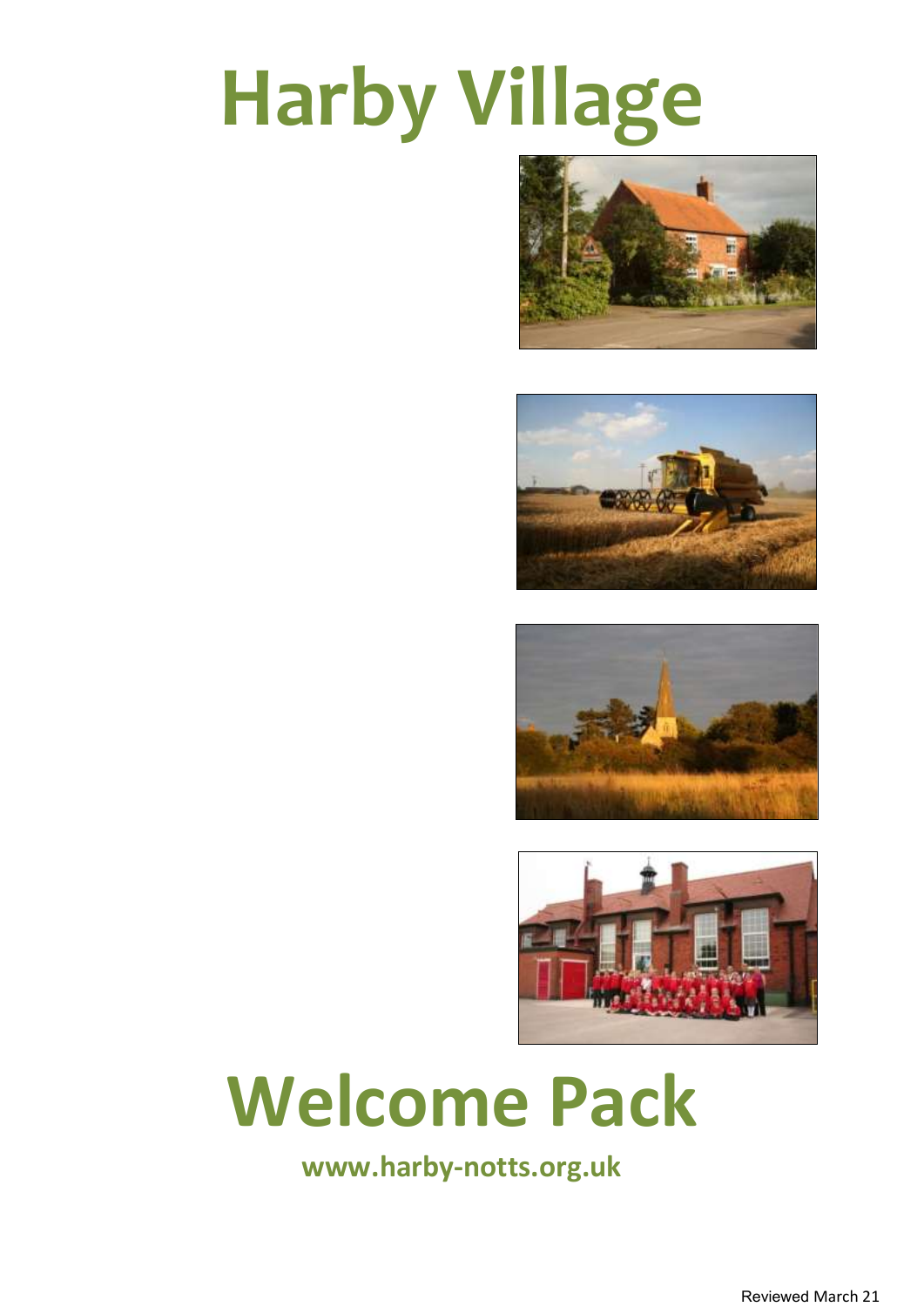## **Welcome to Harby**

Welcome to the village of Harby. This pack has been put together to help you settle into the village. It provides practical information on the local community and its services and facilities.

Harby is a vibrant community with just over 300 residents, located on the eastern border of Nottinghamshire, with the nearest commercial centres being Lincoln and Newark. We have excellent amenities for a small village, primarily due to the efforts of our parishioners. There is a village hall, playing fields with pavilion, primary school, church, pub, and an outreach Post Office. These facilities host many local groups including a bowls club, toddler group, bell ringers and a history group.

#### **A Short History**

Harby has been a settlement since at least 1086, when it was mentioned in the Doomsday Book. The most significant event in its history was when Queen Eleanor, wife of King Edward I died in 1290 at the house of Richard de Weston. The moated site of Weston's house is to the west of All Saints Church. The current church was built in 1874-77 in the Early English style.



The community is historically a farming one and in the 1800s the village had its own blacksmith, joiners, wheel wright, shopkeepers, dressmakers, tailors and shoemakers. By the end of the 19<sup>th</sup> century a railway arrived in the village, linking Chesterfield and Lincoln. The line closed in 1980 and now forms part of the route 64 National Cycle Network. A five-storey tower windmill built around 1877, stands at the end of Mill Field Close and has been converted into a family home, with an earlier post windmill also being recorded.

During the First World War 50 men from Harby and Swinethorpe fought, with 9 men losing their lives. These men are remembered on the War Memorial in the churchyard. In the Second World War an airfield was built at Wigsley and housed up to 2000 personnel. After 1945, Harby's amenities improved with mains sewerage, water, electricity and proper roads being installed. Another event in Harby was in January 1957 when a RAF Vampire jet on a training mission crashed into the centre of the village. This changed the centre of the village, destroying houses and ultimately led to the presence of a new village hall on the site *(The History of Harby in Nottinghamshire, 2016).*

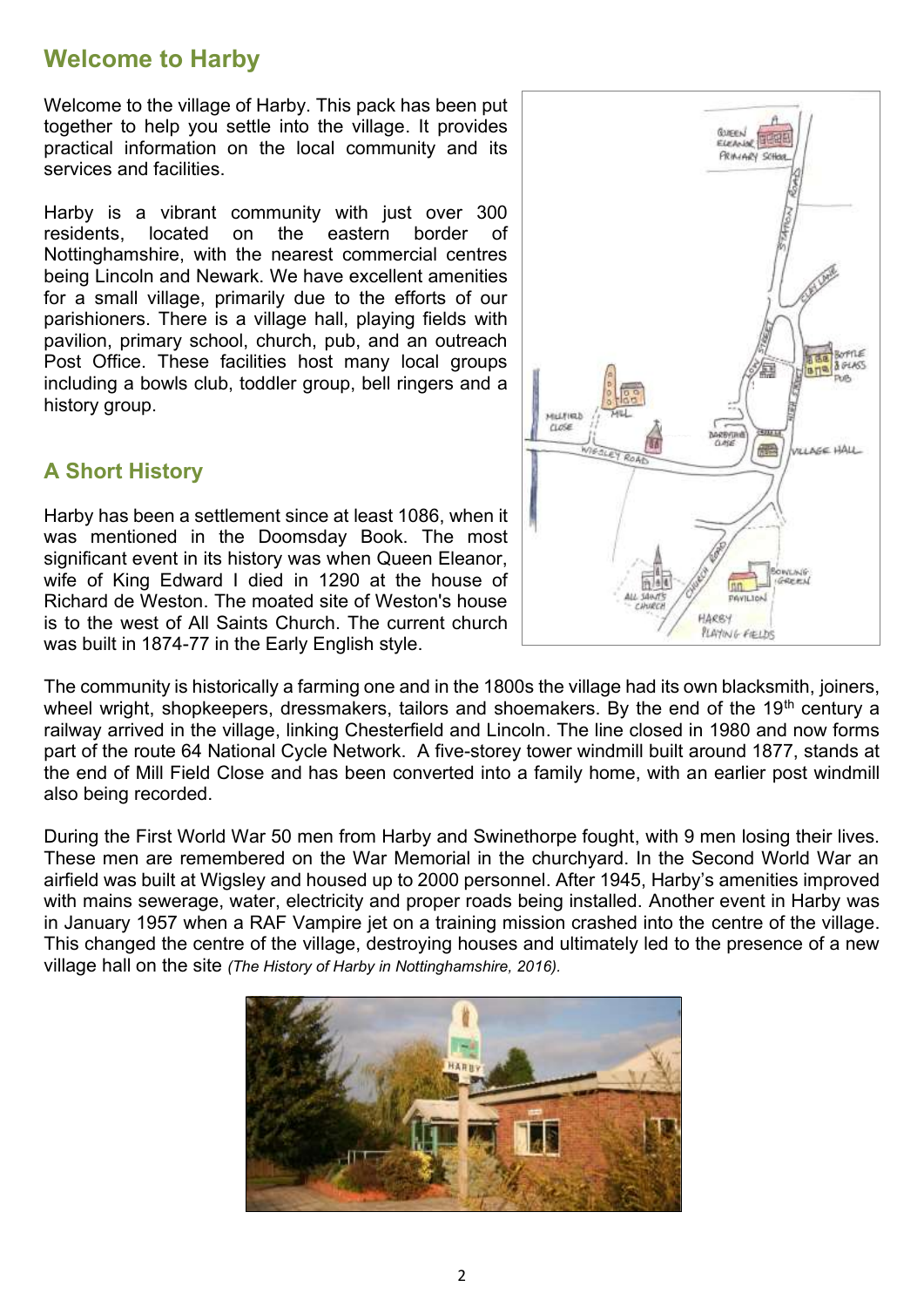## **Parish Council Contact Details**

#### **Harby Parish Council**

The Council usually meets every other month on a Thursday evening, with planning consultation meetings being held as required. Members of the public are welcome to attend and speak during the public time. The agenda and previous minutes are displayed on the notice board and online at [www.harby-notts.org.uk](http://www.harby-notts.org.uk/)

The Councillors who represent you are:

| <b>Cllr Carol Dallamore</b>  | 01522 703461 |
|------------------------------|--------------|
| <b>Cllr Andy Durber</b>      | 07799 375969 |
| <b>CIIr Hayley Howitt</b>    | 07904 589891 |
| <b>CIIr Trevor Medley</b>    | 07788 428184 |
| Cllr Caroline Nolan (Chair)  | 01522 703463 |
| Cllr Jayne Rose (Vice Chair) | 01522 703510 |
| <b>Cllr Andy Waby</b>        | 01522 702967 |
| ·The clerk is                |              |

I he clerk is:

Caron Ballantyne **120 101636 893342** 71 High Street, Collingham, Newark NG23 7LB [ParishClerk@Harby-Notts.org.uk](mailto:ParishClerk@Harby-Notts.org.uk)

#### **Newark and Sherwood District Council**

NSDC, Castle House, Great North Road, Newark, NG24 1BY. 01636 650000. [www.newark](file:///C:/Users/Jayne/Downloads/www.newark-sherwooddc.gov.uk)[sherwooddc.gov.uk](file:///C:/Users/Jayne/Downloads/www.newark-sherwooddc.gov.uk)

Cllr Linda Dales 0797 230 0346 Collingham Ward [linda.dales@newark-sherwooddc.gov.uk](mailto:linda.dales@newark-sherwooddc.gov.uk)

Cllr Maureen Dobson 01636 892267 Collingham Ward [maureen.dobson@newark-sherwooddc.gov.uk](mailto:maureen.dobson@newark-sherwooddc.gov.uk)

#### **Nottinghamshire County Council**

NCC,County Hall, West Bridgford, Notts, NG2 7QP. 0300 500 80 80. [www.nottinghamshire.gov.uk](http://www.nottinghamshire.gov.uk/)

Cllr Maureen Dobson 01636 892267 Collingham Division [cllr.maureen.dobson@nottscc.gov.uk](mailto:cllr.maureen.dobson@nottscc.gov.uk)

#### **Member of Parliament**

House of Commons, London, SW1A 0AA.<www.parliament.uk> Robert Jenrick **01636 612 837** Newark Constituency [graysj@parliament.co.uk](mailto:graysj@parliament.co.uk)

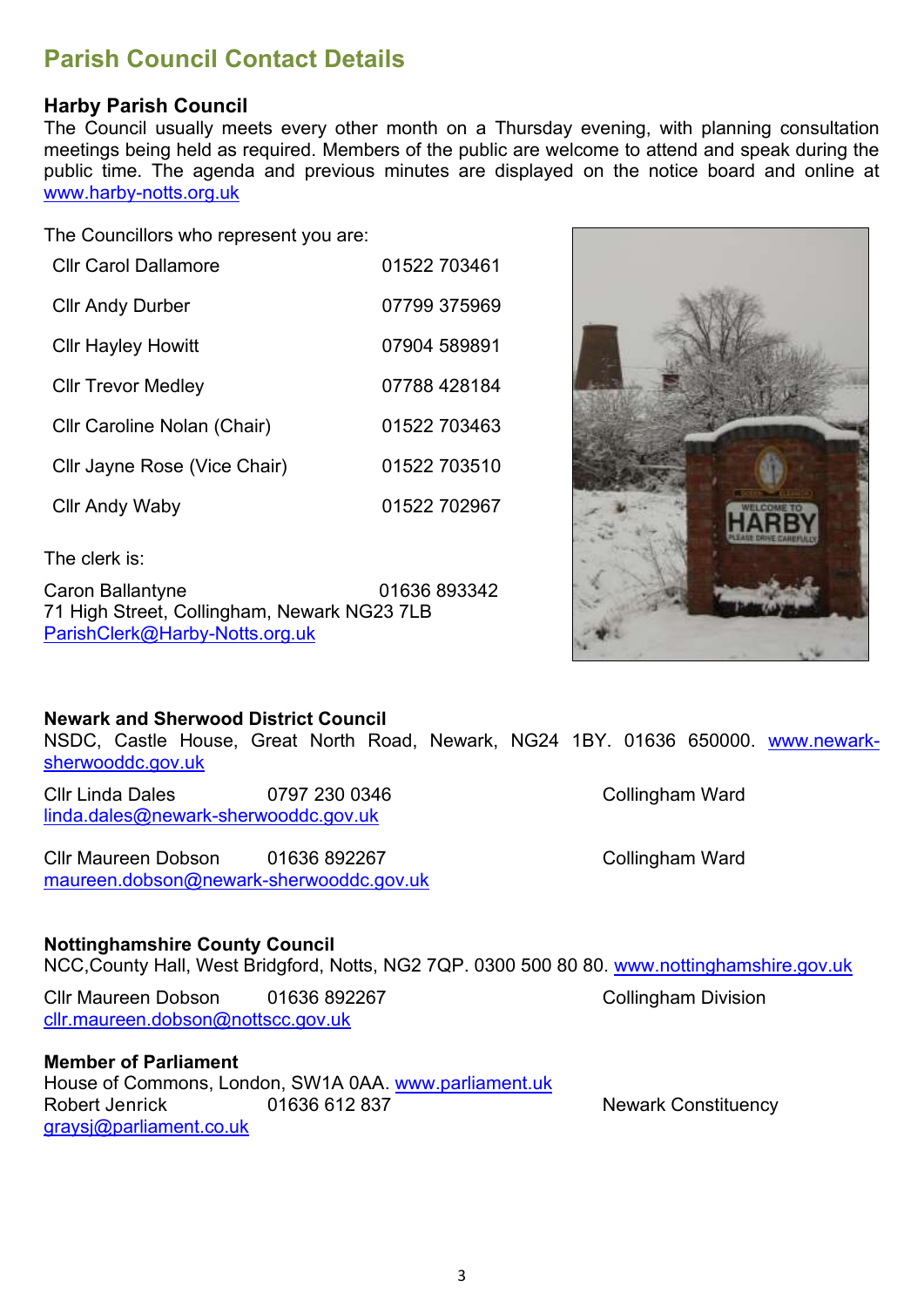## **Local Public Services**

### **Health**

#### **Local Hospitals**

- Accident and Emergency, Lincoln County Hospital, Greetwell Road, LN2 5QY, 01522 512512.
- Minor Injury Unit, Newark Hospital, Boundary Road, Newark, NG24 4DE. 01636 681681.
- Minor Injury Unit, John Coupland Hospital, Ropery Rd, Gainsborough, DN21 2TJ. 01427 816500.

#### **Doctors**

- Glebe Practice, 85 Sykes Lane, Saxilby, LN1 2NU. 01522 305298.
- Trent Valley Surgery, 85 Sykes Lane, Saxilby, LN1 2NU. 01522 263444.
- Collingham Medical Centre, High Street, Collingham, NG23 7LB. 01636 892156.

#### **Pharmacies**

- The Glebe Practice pharmacy can deliver to Harby for free.
- 107 High St, Saxilby, LN1 2HG. 01522 702283.
- 2 Jerusalem Road, Skellingthorpe, Lincoln, LN6 5TW. 01522 690039.
- High Street, Collingham, Newark, NG23 7LB. 01636 893038.

#### **Dentists**

- Collingham Dental Practice, 60 High Street, Collingham, NG23 7LB. 01636 893477.
- West Parade Dental Care, 33 West Parade, Lincoln, LN1 1PE. 01522 523821.
- Oasis Dental Care, 101 Doddington Road, Lincoln, LN6 7HD. 01522 685309.

#### **Other Services**

#### **Police**

Harby is situated in the rural beat of Beacon, Winthorpe, Collingham and Meering. The non-emergency contact number is 101. [www.nottinghamshire.police.uk](http://www.nottinghamshire.police.uk/)

#### **Fire**

The nearest stations are at Saxilby and Collingham using retained fire fighters. Free Home Safety Checks and smoke alarms for vulnerable people. 0800 022 3235. [www.notts-fire.gov.uk](http://www.notts-fire.gov.uk/)

#### **Anglian Water**

PO Box 10642, Harlow, CM20 9HA. 08457 919155 (enquiries). 0800 771881 (leaks) [www.anglianwater.co.uk](http://www.anglianwater.co.uk/)

#### **Environment Agency (rivers, flooding and pollution)**

03708 506506 (enquiries). 0845 9881188 (floodline). <www.environment-agency.gov.uk>

## **Transport**

#### **Bus**

Bus route 367 Newark – Collingham – Harby operates Monday to Saturday. You will need to book for all services, on 01636 703813, see timetable for details. Timetables are available at the bus stop, next to the village notice board or online at [www.travelineeastmidlands.co.uk](http://www.travelineeastmidlands.co.uk/)

#### **Train**

The nearest train station is Saxilby which has services to Lincoln, Gainsborough, Retford, Worksop, Doncaster and Sheffield. Collingham Station has services to Newark and Nottingham, whilst Newark Northgate is on the East Coast Mainline between London and Edinburgh. Go to [www.nationalrail.co.uk](http://www.nationalrail.co.uk/) or call 08457 48 49 50 for times/tickets.

#### **Airports**

The nearest regional airports are East Midlands, Robin Hood Doncaster, Humberside and Birmingham.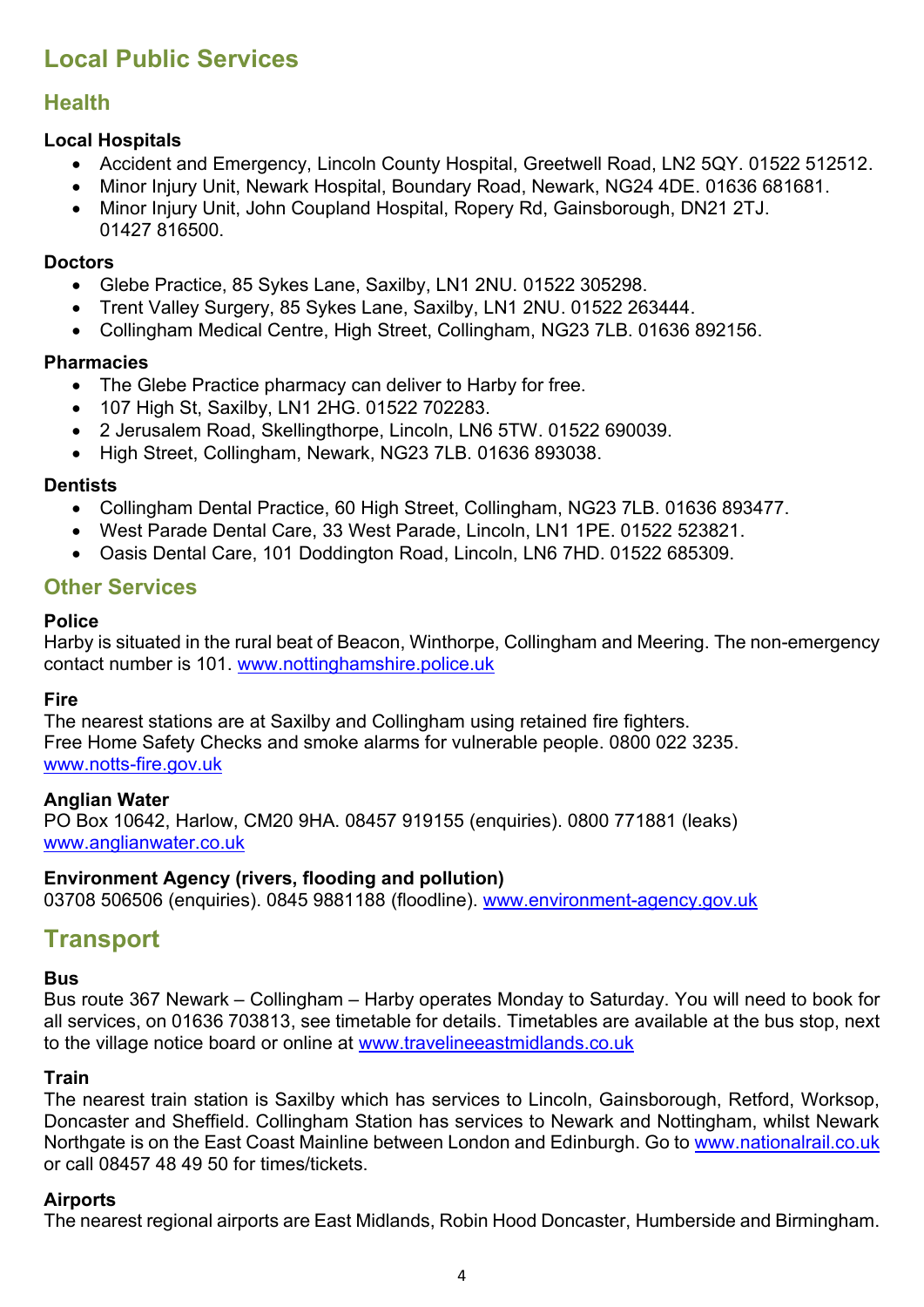## **Education**

#### **Day Nurseries**

#### **St Nicholas Day Nursery**

• Age group: 0-5. Opening times: 08:00-18:00 Runcorn Rd, Whisby, LN6 3QP. 01522 812470. [www.stnicholasdaynursery.co.uk](http://www.stnicholasdaynursery.co.uk/)

#### **Pre-school**

#### **Eagle Playgroup**

• Scarle Lane, Eagle, LN6 9EJ. 01522 869715. Age group: 2-5. Open in term time.

#### **Fleur De Lys Pre-school**

• Old Library, Highfield Rd, Saxilby. 07842 684534 Age group: 2-5. Open in 08:00-18:00 in term time.

#### **North Clifton School Foundation Stage**

• North Clifton, Newark, Notts, NG23 7AP. 01522 778609. Age group: 3-5. Open in term time.

#### **Schools**

Children in Harby are easily able to access education, both at a primary school and at a secondary school level.

#### **Queen Eleanor Primary School**

Station Road, Harby, NG23 7EQ. 01522 703428.

Our small school currently has around 60 children between the ages of 4 and 11 years. The school is rated as 'good' (Ofsted, 2016), and has excellent facilities including a sports hall which opened in 2013.



#### **Tuxford Academy**

Marnham Road, Tuxford, NG22 0JH. 01777 870001.

Children aged 11-18 usually attend Tuxford Academy, using the school bus which stops in the village. The Academy is rated as 'outstanding' (Ofsted, 2012) and has around 1500 children. It has a specialism in technology.

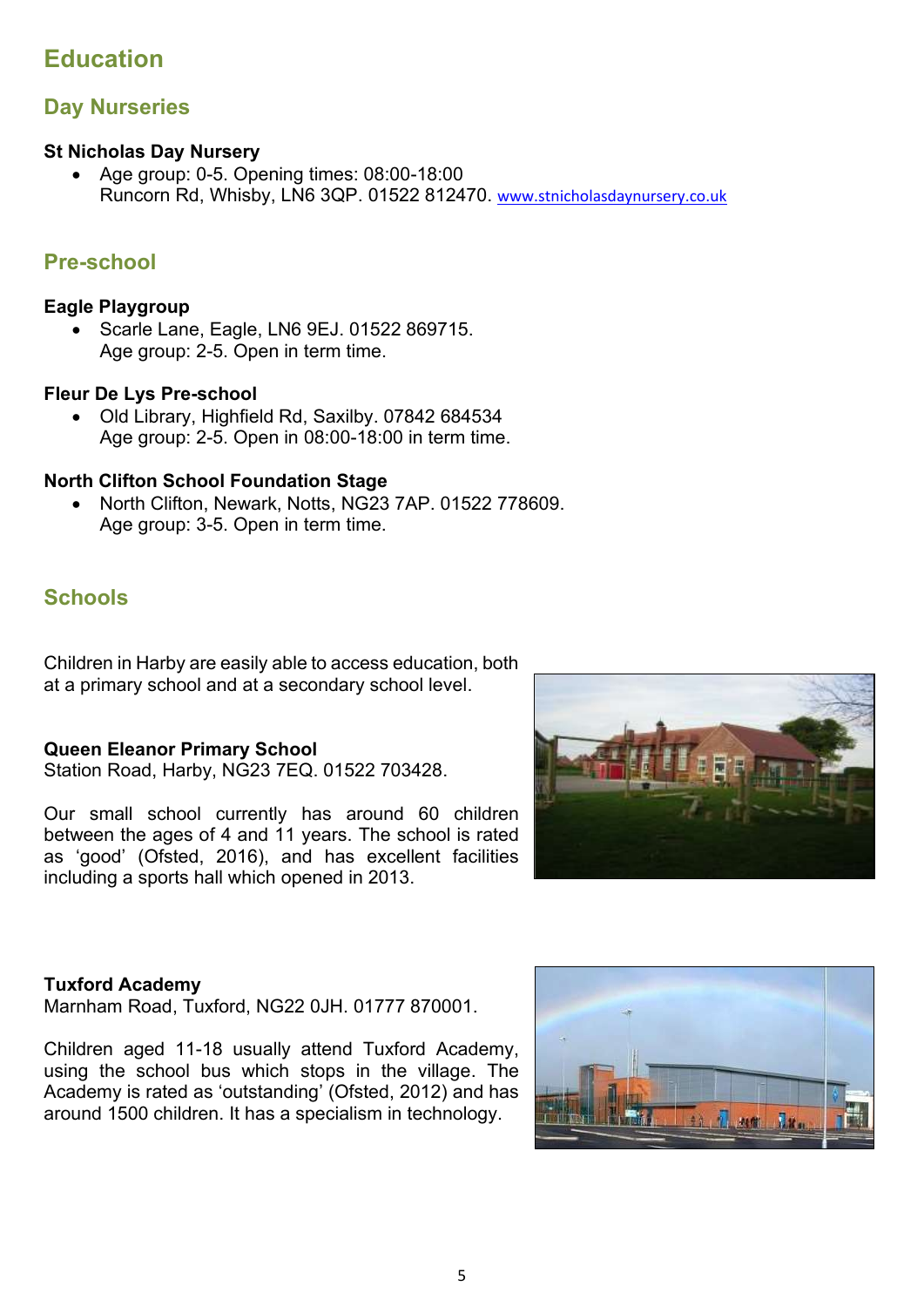## **Waste**

- Wheelie bins are collected on Friday morning and should be at the edge of your property by 6am, alternating between the green and silver bin each week (Collection calendar available at [www.newark-sherwooddc.gov.uk/waste](http://www.newark-sherwooddc.gov.uk/waste) ).
- Green bins are for non-recyclable waste and silver bins are for recyclable items. Large cardboard packaging can be left by the side of the bin. For the current list of what is recyclable go to [www.newark-sherwooddc.gov.uk/recycling.](http://www.newark-sherwooddc.gov.uk/recycling)
- Used household batteries (no car batteries) can be put in a plastic bag ON TOP of your GREEN BIN where the collection teams can clearly see it and will take it away.
- Glass and clothes can be recycled at the facilities to the rear of the Bottle and Glass Pub.
- Garden waste can be collected in a brown bin for an annual charge of £35. Go to [www.newark](http://www.newark-sherwooddc.gov.uk/gardenwaste/)[sherwooddc.gov.uk/gardenwaste](http://www.newark-sherwooddc.gov.uk/gardenwaste/)
- Newark Household Recycling Facility, Brunel Drive, Newark, NG24 2EG is open from 08:00 seven days a week and closes between 16:00-20:00 depending on the time of year (for further information go to [www.nottinghamshire.gov.uk\)](http://www.nottinghamshire.gov.uk/). **Residents have to register to use the facility**.
- Composters are available through Newark and Sherwood District Council at reduced rates.

## **Post**

- Royal Mail delivers the post around lunchtime Monday to Saturday.
- The Post Box is located by the Low Street Village Hall entrance. Collection times are weekdays 16:00 and Saturday 10.30.
- The outreach Post Office visits Harby Village Hall on Monday and Thursday from 13:00-16:00.
- Local Post Offices are at Eagle, Saxilby and Collingham. Check opening times at [www.postoffice.co.uk/branch-finder](http://www.postoffice.co.uk/branch-finder)
- Our local sorting office is 24 Pelham Street, Newark, NG24 4XE.

## **Local amenities**

Harby has an excellent range of facilities.

#### **Playing Field**

The Playing Field has a Bowls Club, children's play park, a multi-use games area and a pavilion for hire. Car Boot Sales are held fortnightly from April-Oct raising funds for community organisations. The playing field contact is Pat Mackenzie 01522 702906 and the Bowls Club contact is Carol Dallamore on 01522 703461.

#### **Village Hall and School**

The Village Hall has a main hall and a smaller committee room and is available for hire. It is also used by clubs in the village such as the Toddler Group, Craft Circle, History Group, Yoga and Over 50s Activity sessions. The hall contacts are Janet Medley 01522 703304 or Jayne Rose 01522 703510. The school also has a hall which is available for hire.



#### **Pub**

The Bottle and Glass pub serves good food and drink, has a function room, a micro-brewery and sells basic provisions and gifts. It is part of a group of three local pubs, the others being in Lincoln and Caunton.

Reservations can be made on 01522 703438, with further information, including menus and events, being available at [www.wigandmitre.com.](http://www.wigandmitre.comt/) The pub has regular events such as beer tasting evenings and menus from around the world.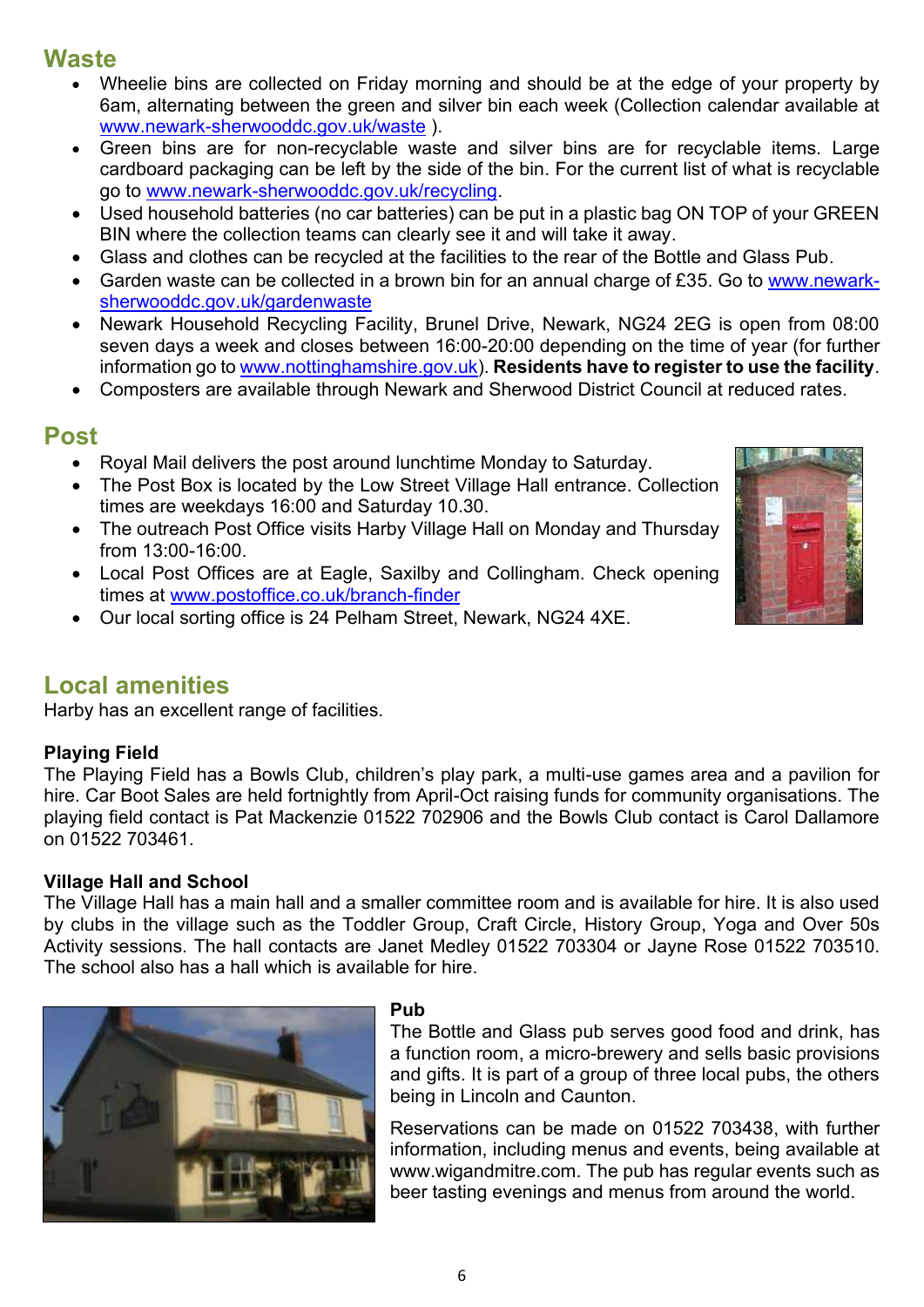#### **Leisure**

#### **Village Newsletter**

The Trio is a free Harby, Thorney and Wigsley newsletter which is produced bi-monthly by Ann Williams 01522 703766 (trio@Harby-Notts.org.uk) and is usually delivered to you or available on [www.harby](http://www.harby-notts.org.uk/)[notts.org.uk](http://www.harby-notts.org.uk/)

#### **Allotments**

Residents can rent allotments for a modest fee from the Parish Council. They are sited on Wigsley Road and vary in size from under  $100m^2$  to over  $300m^2$ . If you may be interested please email [Allotments@Harby-Notts.org.uk](mailto:Allotments@Harby-Notts.org.uk) for availability.



#### **Route 64 and Footpaths and Bridleways**

The scenic route 64 passes through Harby along the former railway line (off Station Road) and links Newark to Lincoln and beyond. It forms part of the 14,000 miles of walking/cycle routes in the UK on the National Cycle Network. There are a number of bridleways and countryside walks around Harby, including the 32 mile Dukeries trail.

#### **History Group**

Harby History Group normally meets on the last Wednesday of each month in the Village Hall, with talks, films and visits on local history. For more information contact Louise Herrick on 01522 703662 or look out for events on the notice board.

#### **Toddler Group**

Harby Toddler Group (ages 0-5) meets in the Village Hall on Thursdays (term time only) from 10:00- 12:00. There are trips out to local parks and farms etc in the holidays and in the summer. For more information visit the Harby Parent and Toddler group on Facebook come along to a session.

#### **School Toddler Group**

The school also runs a Toddler Group which on Tuesdays (term time only) at 2.30pm (01522 703428).

#### **Bell Ringers**

The Bell Ringers meet on some Mondays from 19:00-20:30 at All Saints Church and welcome new ringers. Please ring Jayne Rose on 01522 703510 for details.

#### **Bowls**

Harby has an active Bowls Club based on the playing field with an excellent green. Ring Carol Dallamore for more details on 01522 703461.

#### **Craft Circle**

The Craft Circle meets on the 2<sup>nd</sup> and 4<sup>th</sup> Thursdays in the month from 13:30pm to 15:30pm in the Village Hall.

#### **Libraries**

The mobile library visits each month on a Wednesday, stopping outside Millfield Close and the school. See the notice board, call 0845 026 7972 or go to [www.nottinghamshire.gov.uk](http://www.nottinghamshire.gov.uk/) for dates. Other local libraries include Saxilby, St Andrews Centre, William Street, which has long opening hours and Collingham. Opening Times;

| <b>Collingham Library</b> |                 |  |
|---------------------------|-----------------|--|
| Mondov                    | $14.00 - 17.00$ |  |

| Monday           | 14:00 - 17:00            | Friday   | $09:30 - 13:00, 14:00 - 18:00$ |
|------------------|--------------------------|----------|--------------------------------|
| Tuesdav          | 09:30 - 12.30            | Saturday | 09:30 - 12.30                  |
| Wednesday Closed |                          | Sunday   | Closed                         |
|                  | Thursday $09:30 - 12.30$ |          |                                |

• Saxilby Library: Monday to Sunday 09:00-19:00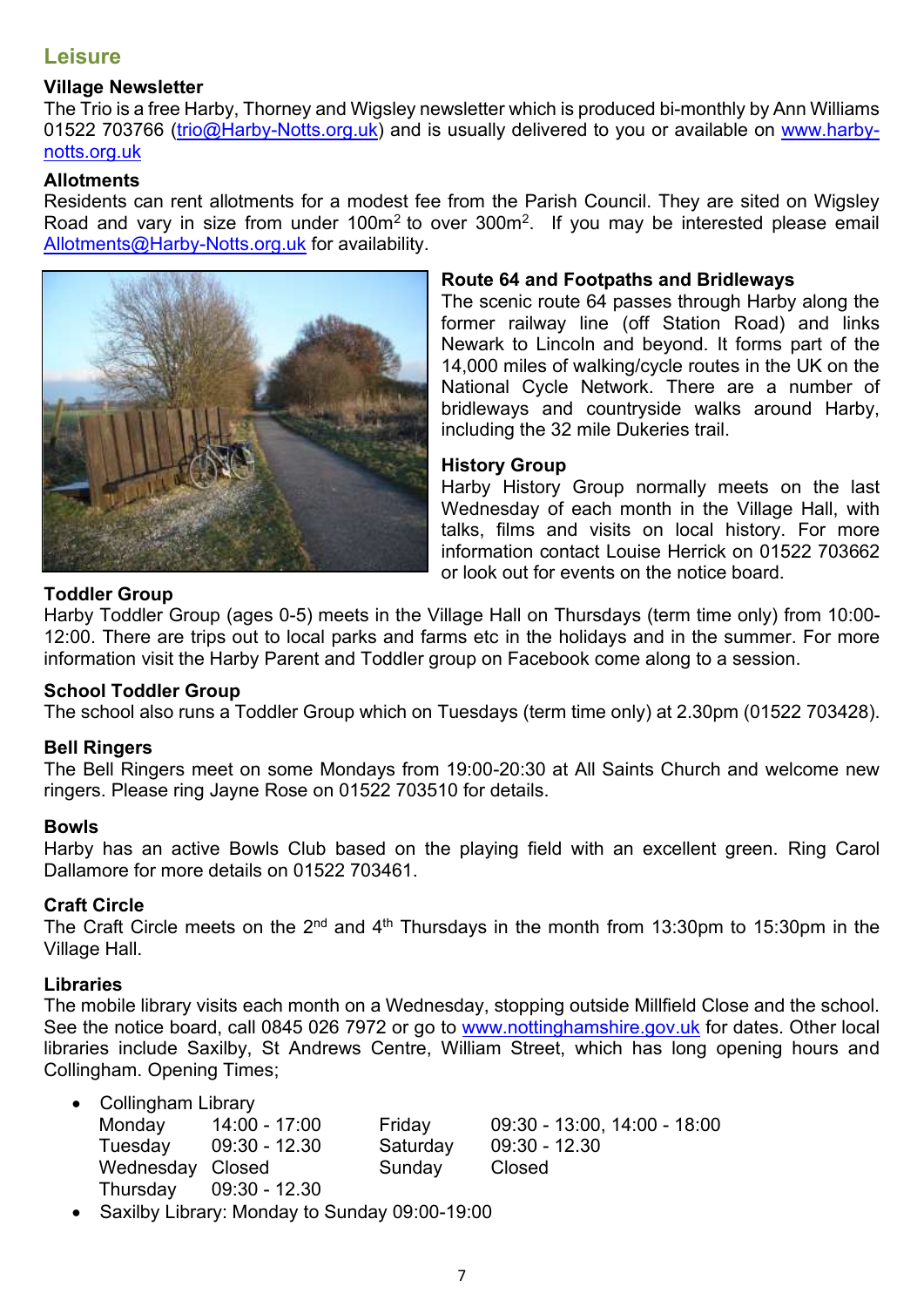## **Area Clubs**

There are many clubs and organisations available in the wider community for children and adults, with the following providing an idea of the variety available. In Saxilby there are clubs for tennis, football, yoga, Guides/Scouts, riding, gardening, New Age Kurling, crafts, walking, toddlers, Zumba, Weight Watchers, Slimming World Youth Club, and Mothers Union. Sailing is available at Girton and canoeing/kayaking at Thurlby. North Scarle has tennis, football and cricket clubs and there is golf at Laugherton and Torksey.

## **Church**

All Saints Church is a beautiful Grade II listed building which is around 140 years old. There is a Queen Eleanor stained glass window which was unveiled in 2008. A church has stood in the vicinity for over 700 years.

The church is part of the East Trent Group of Parishes. There are regular services at All Saints, with the congregation also attending services at other churches within the group. For more information see the church notice board.





## **Wigsley, Harby & Thorney Going Green**

#### **Promoting the sustainable development of local community**

We are a local green network for people interested in the environment and in protecting our planet for future generations, by taking action locally. We share ideas and inspiration on sustainability, waste reducing, reusing and recycling, and on nature conservation. Sign up for new eco living ideas and see how we can together reduce our environmental impact! [www.WHTgoinggreen.org](http://www.whtgoinggreen.org/) Take our quiz to test your green knowledge: [www.surveymonkey.com/r/G2FVWNP](http://www.surveymonkey.com/r/G2FVWNP)

## **Home Maintenance**

See Trio [newsletter](http://www.harby-notts.org.uk/community/harby-parish-council-nottinghamshire-7782/trio-newsletter/) for advertisements. Also:

#### **Chimney Sweeps**

- Paul Berry 01400 282 778
- TL Chimney Sweep 01427 787845

#### **Window Cleaners**

- Robert Blanchard 07894 876991
- Saxilby Services 01522 703806

## **Animal Care**

#### **Vets**

- Vicarage Veterinary Centre, 52 Church Rd, Saxilby, Lincoln LN1 2HJ. 01522 703311
- The Veterinary Hospital, 51 Doddington Rd, Lincoln, 01522 800333

#### **Animal Food**

- Thorpe Farm Machinery, Thorpe Road, Whisby, Lincoln. LN6 9BT. 01522 694235.
- Cobbs Country Store, Woodcoates Lane, Darlton, NG22 0TH. 01777 228260.

#### **Kennels and Catteries**

- The Paddocks Kennels and Cattery, Wigsley Rd, North Scarle, LN6 9HD. 01522 778613.
- Saxilby Boarding Kennels, Mays Lane, Saxilby, Lincoln. 01522 702794.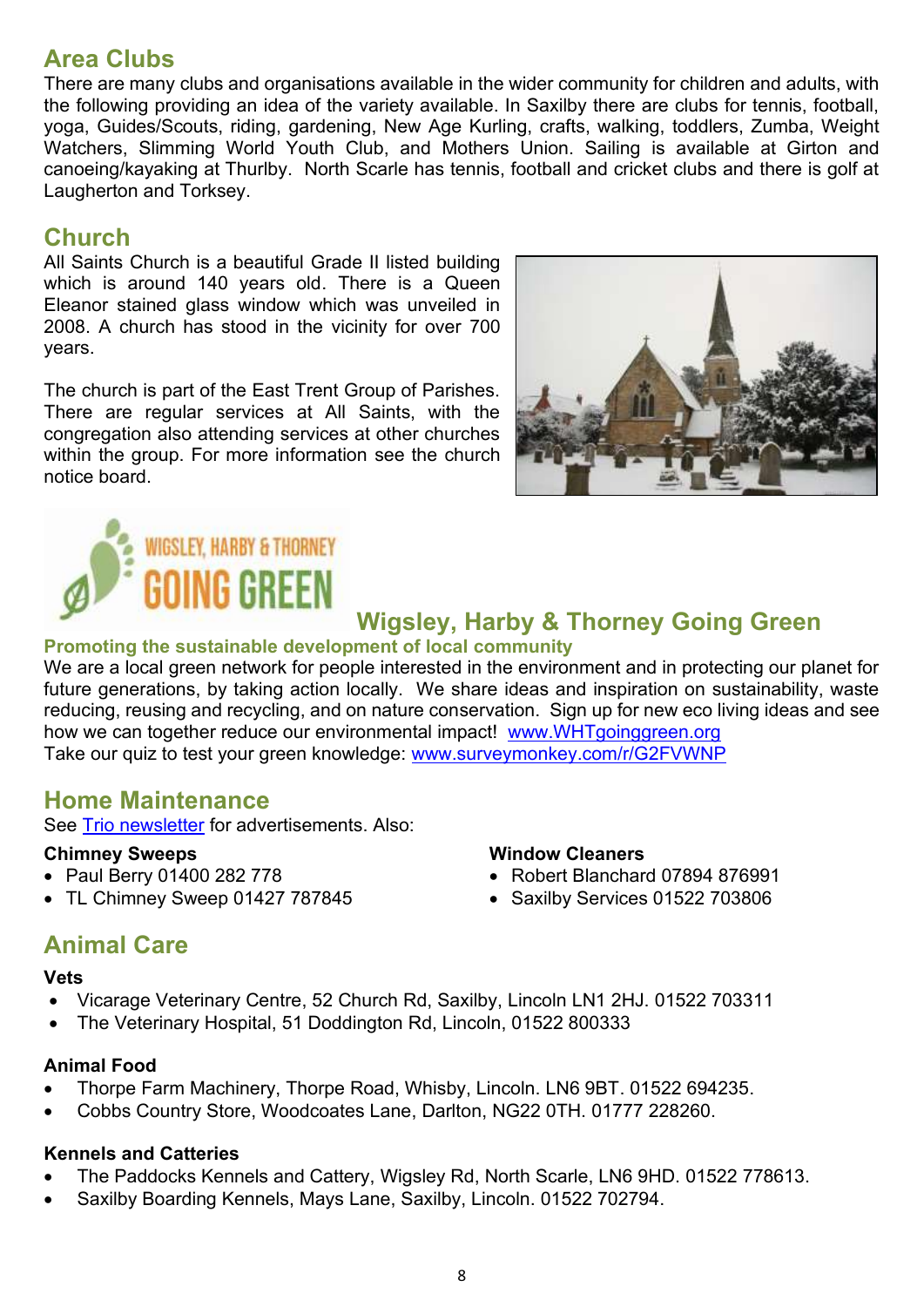## **Local Food**

#### **Milkman**

• East Anglia Dairy Newark Ltd. (01636 614760) delivers to Harby on Tuesday, Thursday and Saturday.

#### **Newspaper Delivery**

• Darren Bateman 01522 778334

#### **Farm Shops / Local Bakery**

- Spinney Farm, 1 mile from Harby on the B1190 to Doddington. [www.spinneyfarm.co.uk](http://www.spinneyfarm.co.uk/)
- Open Mon-Thurs 09:00-17:00. Fri Sat 09:00-18:00. Sun 10:00-16:00
- Doddington Hall Shop [www.doddingtonhall.com](http://www.doddingtonhall.com/) Open Mon–Sat 09:00–17:00. Sun 10:00–17:00

#### **Mobile Food**

• Curtis of Lincoln van visits Harby Tuesday morning, selling fresh bread, cake and meat products, listen out for the chimes.

#### **Local Food Stores**

- Lincolnshire Co-op stores at Saxilby, Skellingthorpe, and Collingham [www.lincolnshire.coop](http://www.lincolnshire.coop/)
- One Stop store at Saxilby

#### **Market Days**

#### **Lincoln**

- Monday Saturday Traditional Market, Sincil Street
- Go to [www.visitlincoln.com/markets](http://www.visitlincoln.com/markets) for dates of the regular farmers, crafts and arts markets

#### **Newark**

- Monday (except bank hols) Collectors / antique market
- Wednesday General retail market
- 
- 
- 
- 
- Thursday Collectors / antique market
- Friday General retail market
- Saturday General retail market